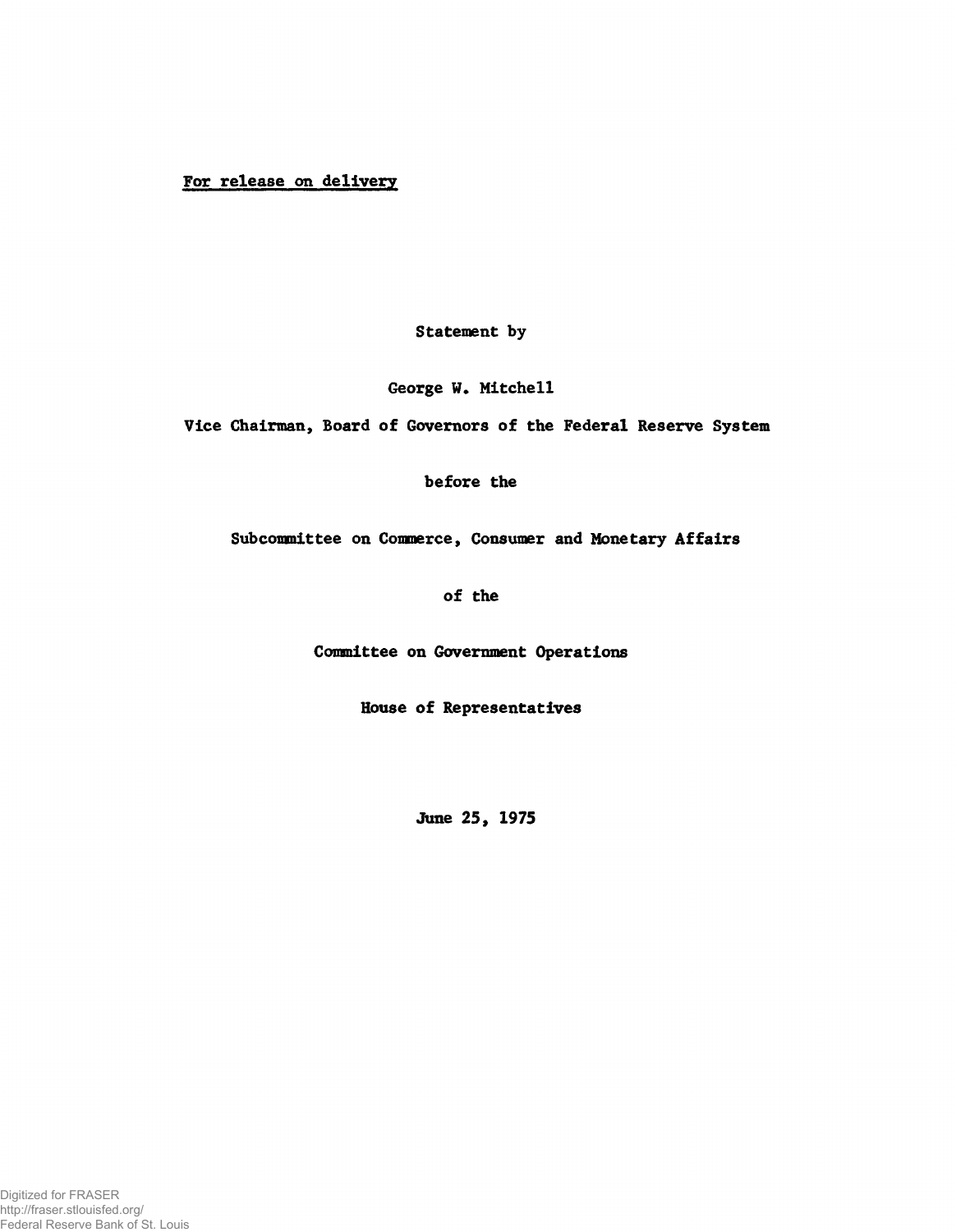Mr. Chairman:

I am pleased to appear before you today to present the Board's views as to the use of Federal Reserve credit facilities in providing emergency assistance to financially troubled cities. I want to state at the outset that we interpret the System's present powers to engage in such lending operations, except as member banks are involved, to be quite narrowly circumscribed by law.

The recent financing difficulties of New York City provide a case in point. These difficulties cumulated rapidly during this past winter and spring, and reflected the growing reluctance of private investors to purchase the City's short-term note issues. Since the City already had a very large amount of short-term debt outstanding, and was incurring a substantial current operating deficit as well, any inability to issue new debt raised immediate problems in finding the cash to pay off maturing obligations and meet the City's current bills. In searching for alternative means of resolving the developing financial crisis, there were at times suggestions that the Federal Reserve might be a possible source of credit in its role as an ultimate source of liquidity to the economy. However, no application for credit was received from the City, either at the Federal Reserve Bank of New York or the offices of the Board of Governors.

Digitized for FRASER http://fraser.stlouisfed.org/ Federal Reserve Bank of St. Louis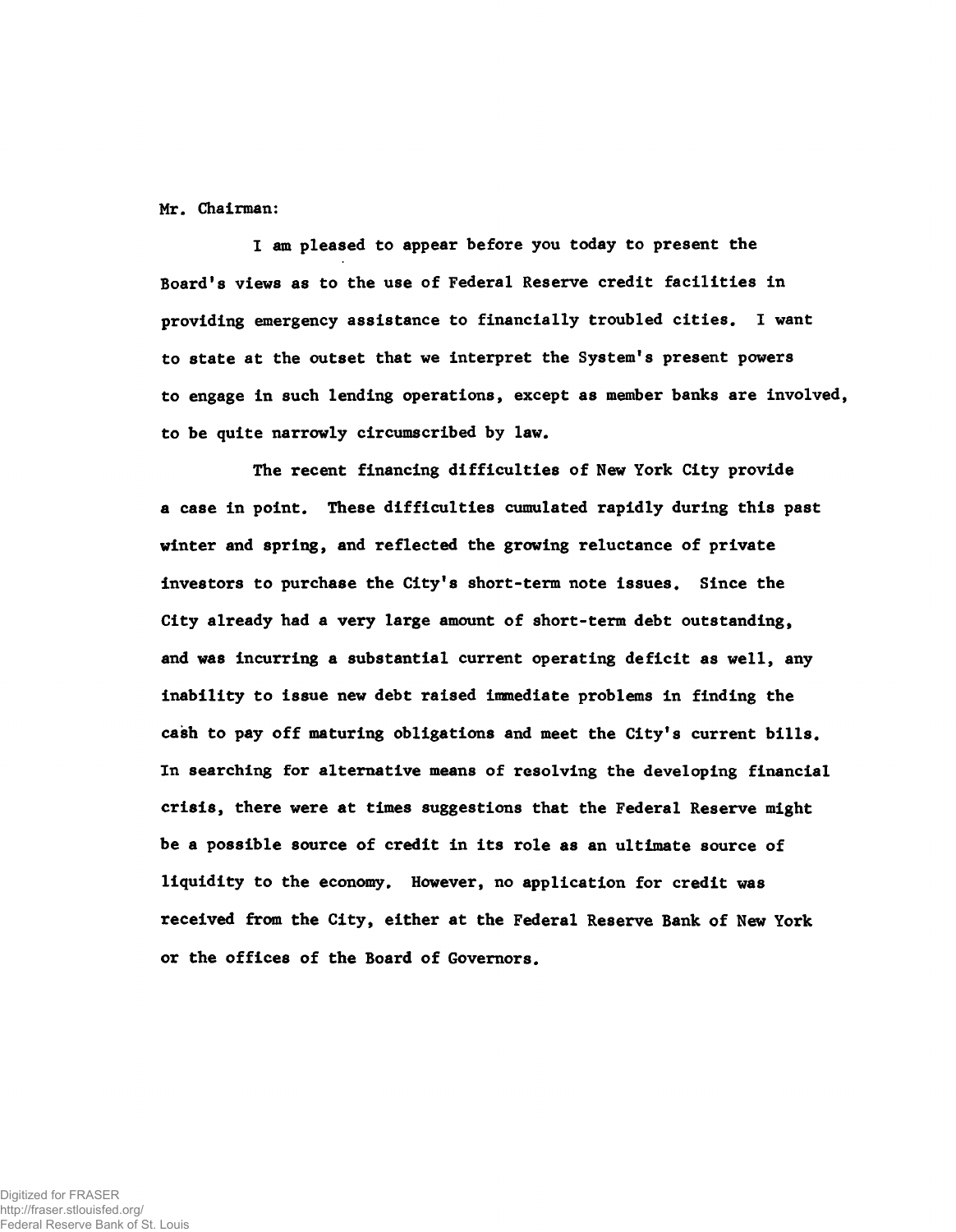If a formal request had been received by the Federal Reserve for the emergency credit accommodation of New York City under the circumstances that had prevailed, however, I am obliged to state that, in my judgment, the Federal Reserve would have had to turn it down. The City had not fully exhausted possibilities for State assistance, and its basic need for credit did not appear to be of a temporary character since no near-term means of repayment--while continuing to provide the City's basic services— appeared to be at hand.

Direct extensions of emergency credit to institutions that are not members of the Federal Reserve System can be provided under either paragraph 3 or paragraph 13 of Section 13 of the Federal Reserve Act. Paragraph 13 provides that any Federal Reserve Bank, subject to such regulations as the Board may prescribe, may lend to any individual, partnership or corporation on promissory notes secured by direct obligations of the U. S. Government or an agency thereof. Loans under this paragraph are limited to 90-day maturities. Unless an entity in need of assistance possesses large amounts of direct government obligations, the ability of a Reserve Bank to provide credit assistance under this paragraph is very limited.

Paragraph 3 of the Act empowers the Board of Governors, in "unusual and exigent circumstances" and by an affirmative vote of at least five members of the Board, to authorize the Federal Reserve Banks to make certain types of direct loans to individuals,

**-2**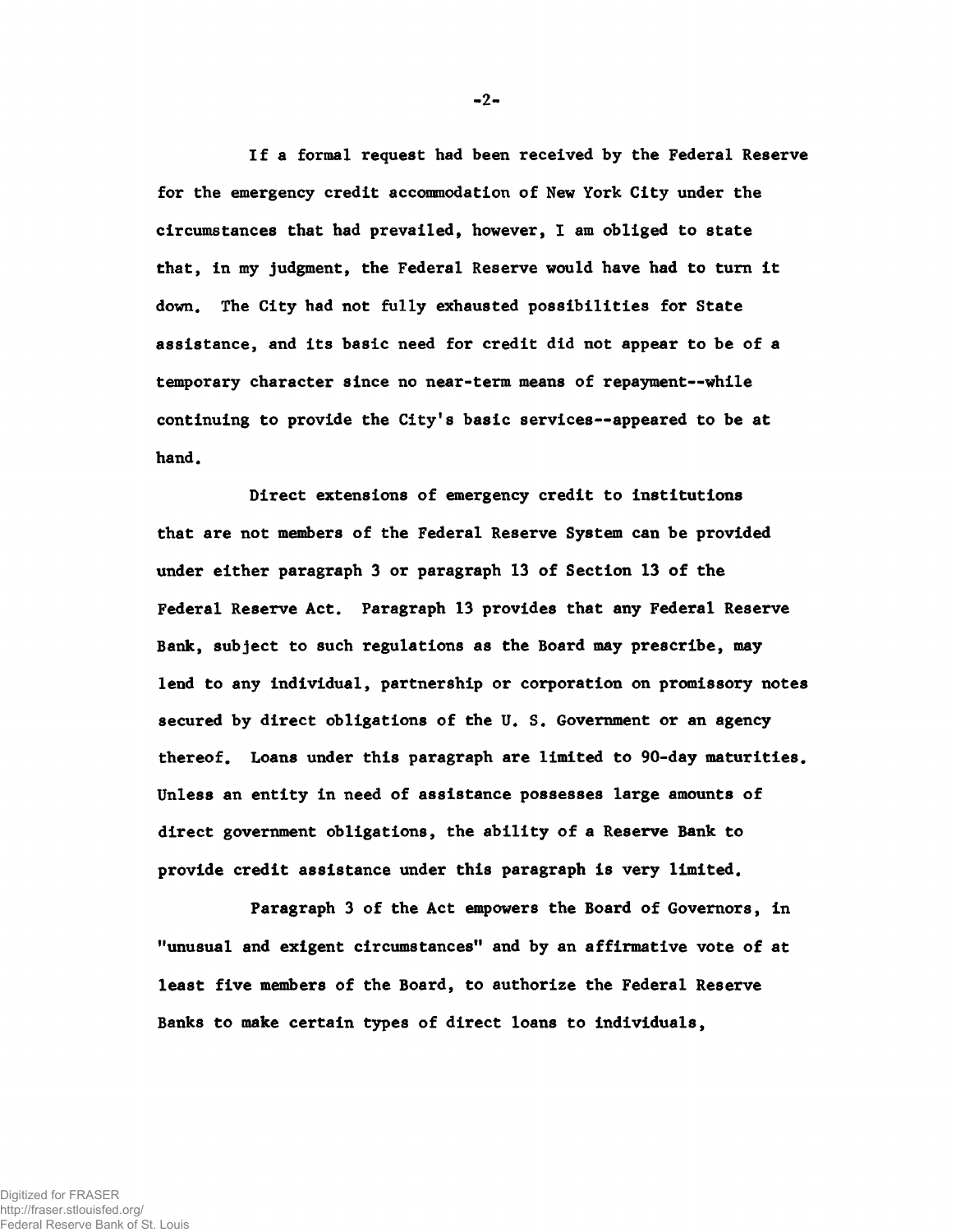partnerships or corporations. Paper discounted by Federal Reserve Banks under this paragraph must be of the "kinds and maturities made eligible for discount for member banks under other provisions" of the Federal Reserve Act. This means, among other things, that the paper may not have a maturity of more than 90 days at the time of discount. The paragraph further provides that the paper shall be "endorsed or otherwise secured to the satisfaction of the Federal Reserve Bank," which the Board has construed to mean that a Reserve Bank should ascertain that the security offered is adequate to protect the Reserve Bank against the risk of loss.

In light of these restrictions in the law and the background as to the intent of the law, the Board has concluded that, in considering the extension of emergency credit to particular borrowers, the following conditions must be met:

- (1) unusual and exigent circumstances exist;
- (2) potential borrowers have exhausted other sources of funds;
- (3) the borrower is solvent and has adequate collateral;
- (4) the borrower's need is for short-term accommodation and its basic financial position will permit early repayment; and
- (5) failure to obtain Reserve Bank credit would have a significant detrimental economic and financial impact on the surrounding area, the region, or the nation.

-3-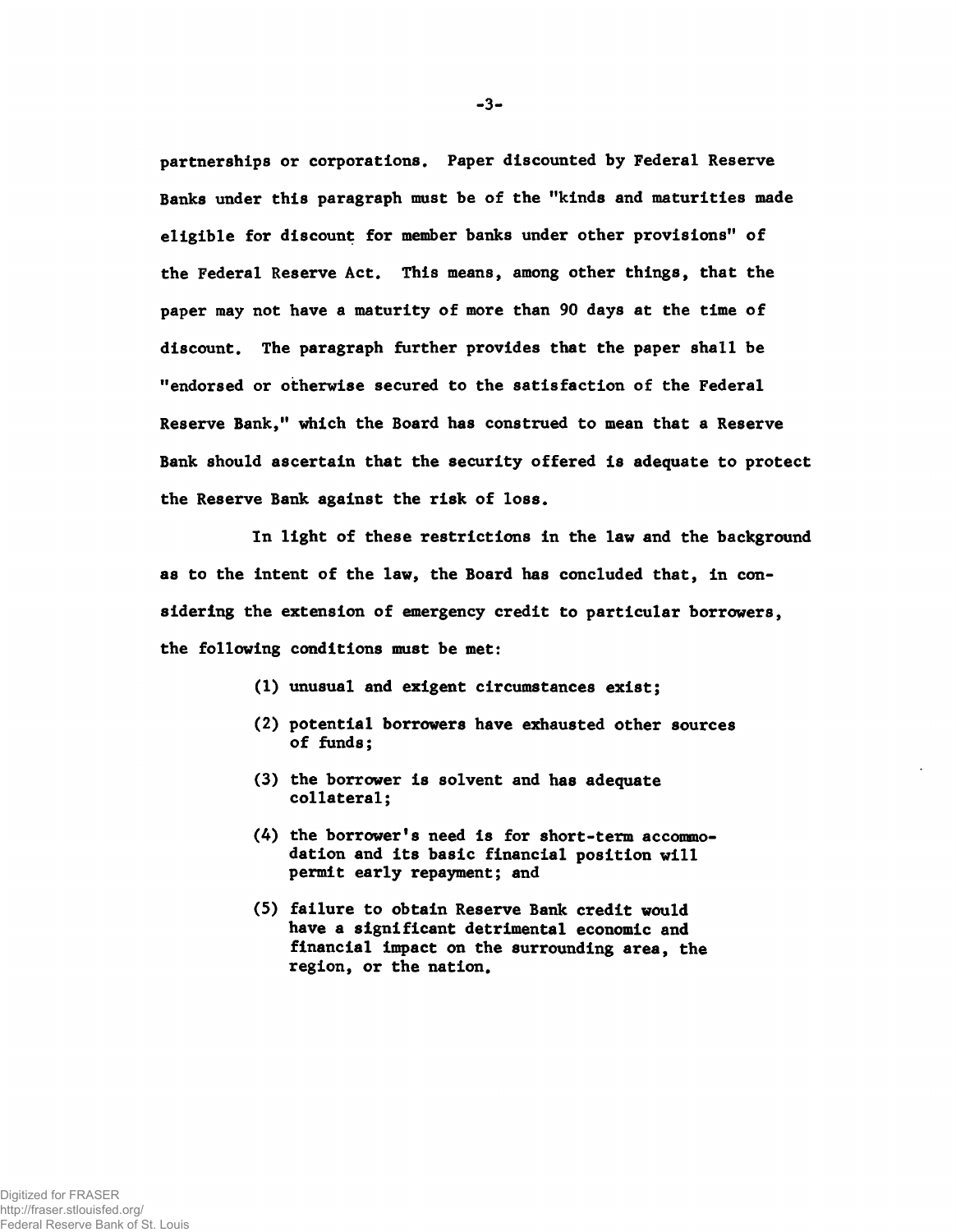These criteria highlight the essentially low-risk and temporary character of System emergency lending, as well as the general economic purpose behind it. Such lending is intended primarily to provide liquidity. Though short-term needs of this type can develop among either large governmental units or business enterprises, in most cases the need can be accommodated without relying directly on the Federal Reserve simply by turning to commercial banks--who will rely on their own or Federal Reserve resources— to extend the needed credit. When this is not possible, as seemed to be the case with New York City, it is likely that the difficulties encountered in the private credit markets reflect more fundamental credit-risk problems and that temporary credit accommodation will not be sufficient to correct the situation.

In addition to the emergency lending powers contained in Section 13 of the Federal Reserve Act, Section 14(b) authorizes the individual Federal Reserve Banks to purchase and sell obligations of State and local governmental bodies. The Act requires that these governmental obligations mature in no more than six months from date of purchase and that they be issued in anticipation of the collection of taxes or in anticipation of the receipt of assured revenues.

The 14(b) authority had its origin in the original 1913 version of the Federal Reserve Act. The House Report on the Act indicated that the provision was designed to open an outlet through which idle funds of Federal Reserve Banks could be profitably channeled and to provide a means to enable Federal Reserve Banks to make their discount rate

-4-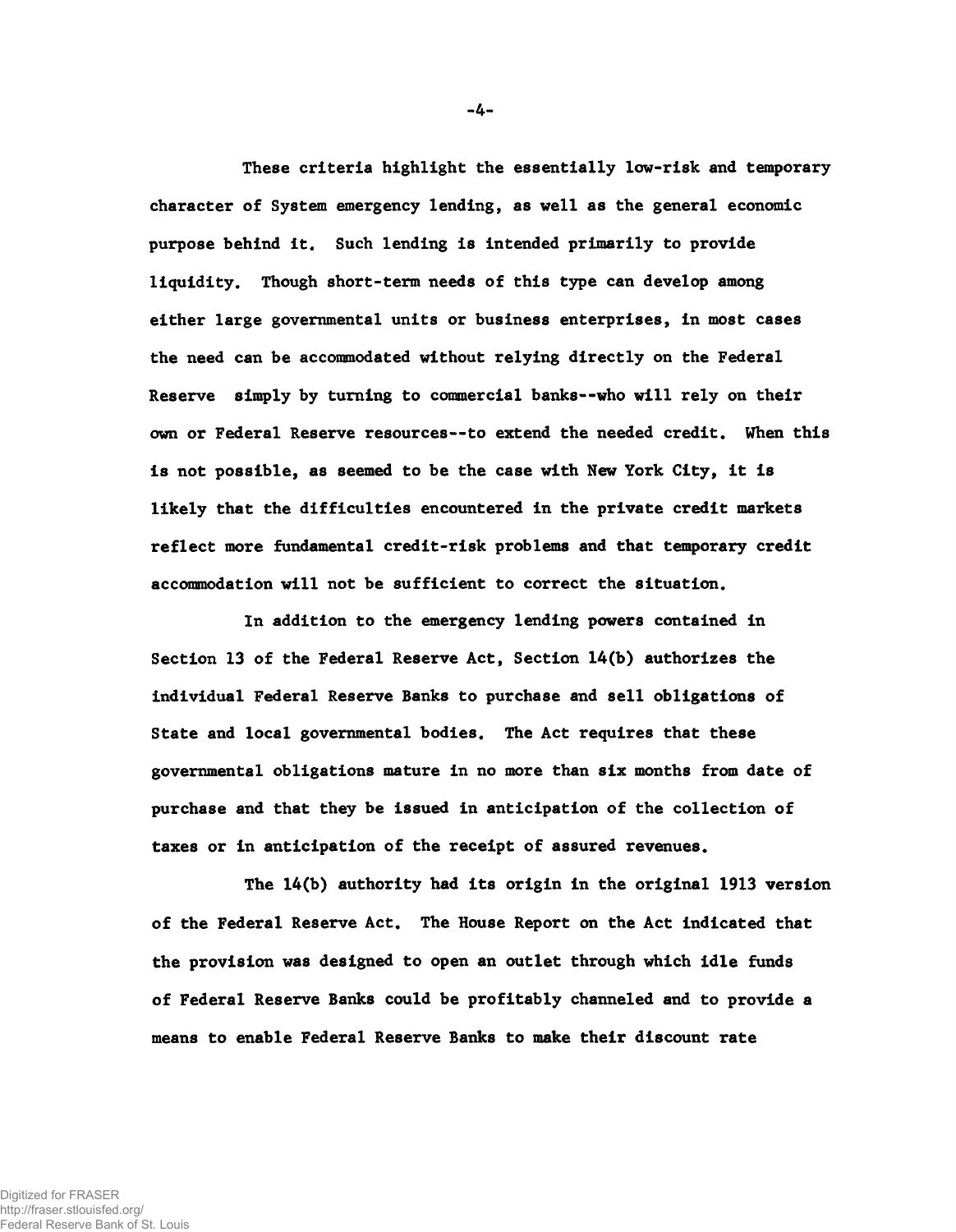effective in the market at those times when member bank borrowing was slack. There is nothing in the Act or its legislative history to indicate that this authority was intended to be used as a channel for financial assistance to public bodies. Moreover, the authority has not been used since 1933, since enactment of Section 10(b) permitted the Federal Reserve to advance credit to member banks on the strength of their own promissory notes, as well as through the discount of eligible paper. Given this background, the Board does not believe that Section 14(b) contemplates the purchase of municipal obligations as a means of aiding financially distressed communities.

In view of these existing constraints on System emergency lending, it may be asked whether it would be desirable to legislate broader powers that would permit Federal Reserve accommodation of financially distressed communities. While the Board has not considered any specific proposals toward this end, I would strongly caiution against any proposals that would provide direct access to central bank credit by hard-pressed governmental units. My reasons for reaching this judgment are as follows:

First, the critical issue for particular municipalities is how governmental functions and sources of revenues are dispersed between it and the State government. Prospective sources of funds must be commensurate with the projected costs and expenditure programs in order to balance out over the longer run. Access to a source of temporary credit will not help to achieve such a balance, and it may

**-5 -**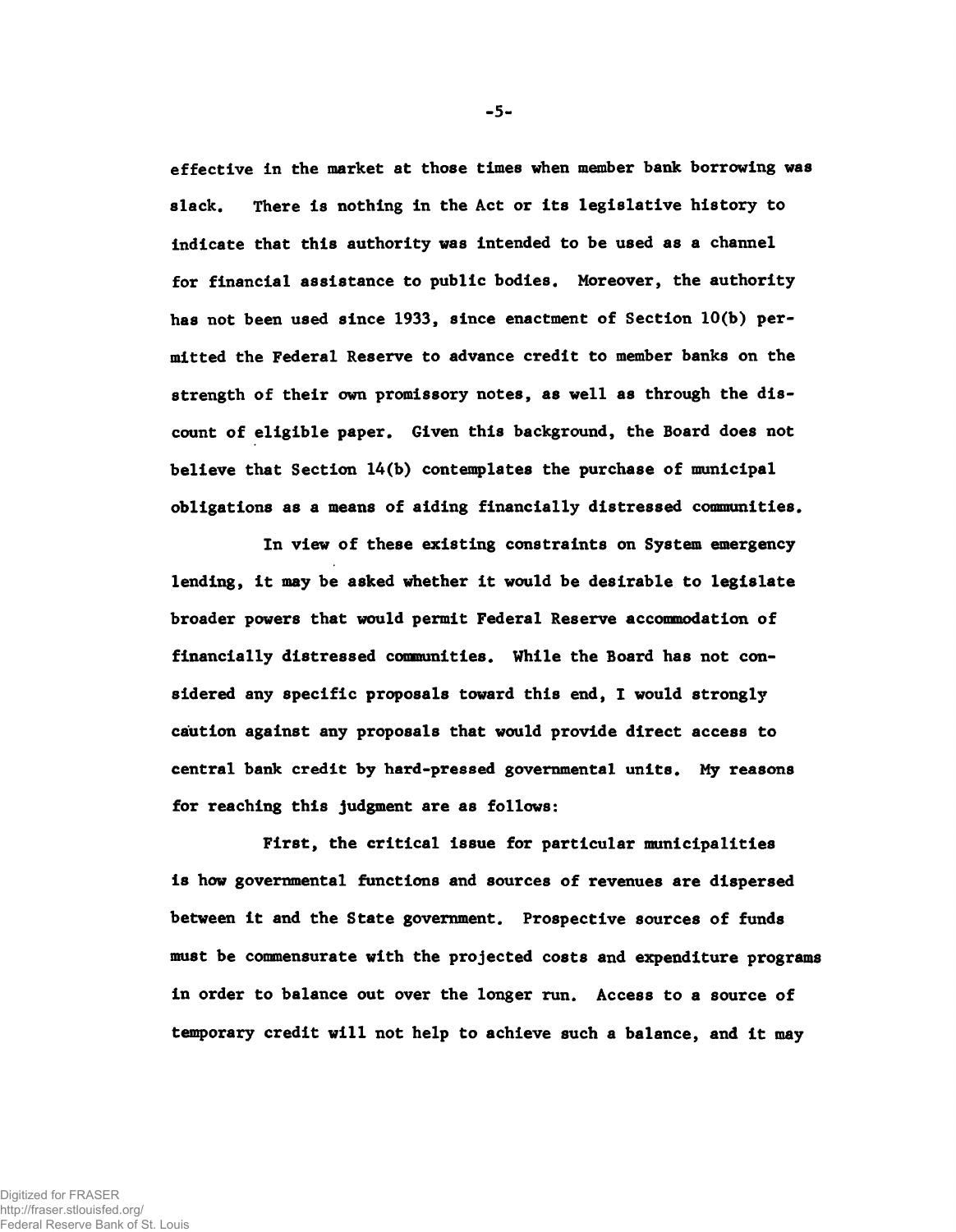tend to defer or prevent the remedial actions that are necessary, difficult as they may be.

Second, central bank involvement in providing temporary credit accommodation to State and local governmental bodies will necessarily require that standards be set determining which localities will be eligible or ineligible for credit accommodation. This would involve the System in making credit judgments on the finances of numbers of State and municipal governments, thus subjecting the Federal Reserve to intense political pressure to make exceptions for this city or that because of special circumstances. Moreover, the need to exercise administrative discipline over borrowers in order to assure timely repayment would tend to draw the System into political issues of local budgetary policy. A central bank, in our judgment, should leave this issue to other agencies of the Government.

Third, increased access to central bank credit by municipalities suffering some degree of financial distress could lead to similar urgent demands for credit by other kinds of borrowers. If central bank credit is extended to our cities, for example, why not for a host of other purposes, such as the immense investment that will be required to achieve energy independence? A proliferation of demands for credit from the central bank would drastically change the character of the assets of the Federal Reserve System, from prime paper of highest quality to an assortment of soft loans and, in the process, severely damage the Government's access to financing. It

**- 6 -**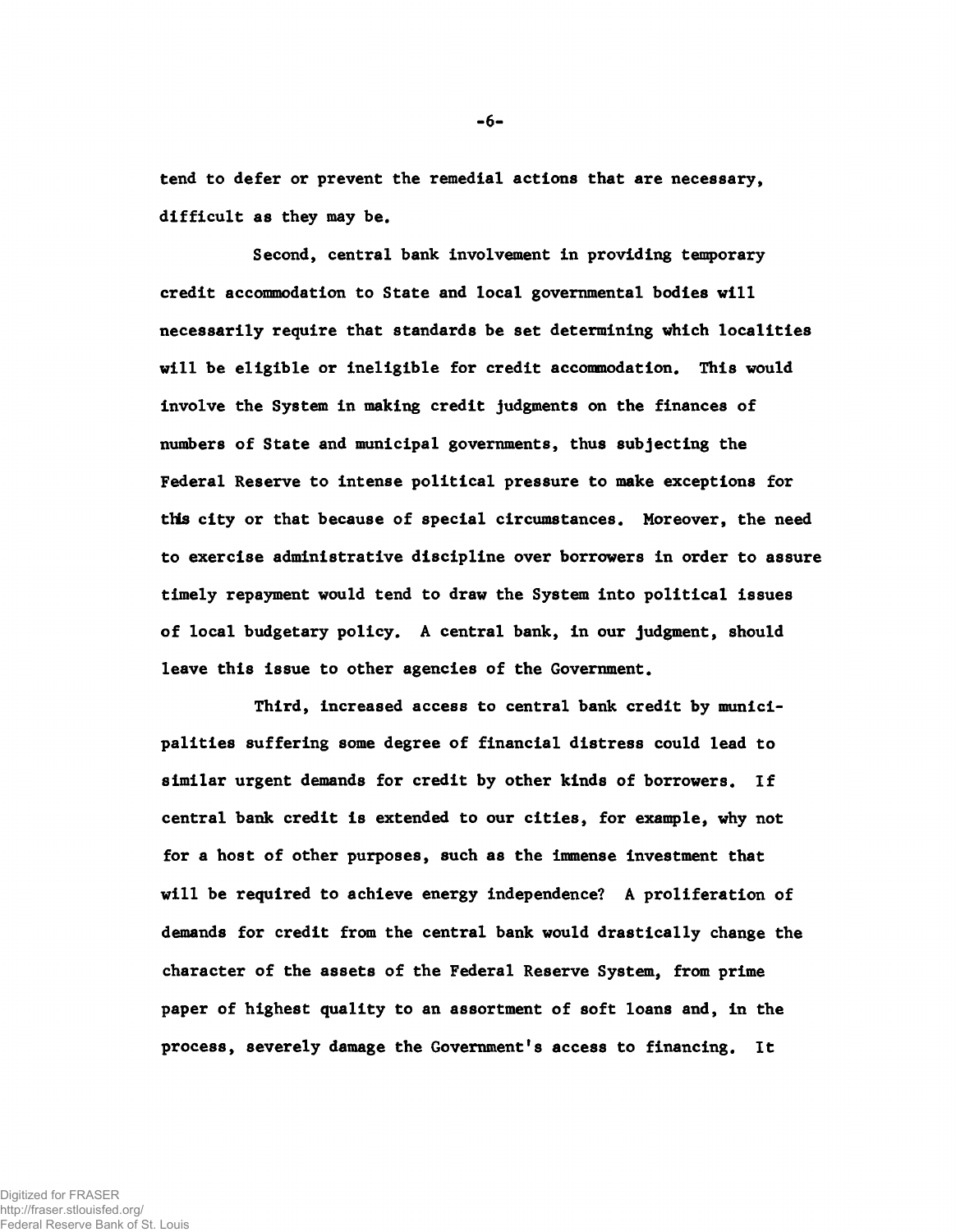could undermine our ability to control the volume of bank reserves and hence the supply of money. In the extreme, the result could be a debasement of the nation's money and ruinous domestic inflation.

For these reasons, if your Committee should conclude that the financial pressures on key municipalities requires the provision of special Federal financing assistance in the period ahead, the Board would strongly urge that this be done through a separate facility rather than the Federal Reserve. Federal monies or credits would still be expended in any such venture, but it would not involve the use of high-powered central bank funds. Such a separation would thus leave the Federal Reserve free to pursue its other responsibilities for monetary and bank regulatory policies, which are difficult enough in themselves.

I would urge caution, however, even in proposing the establishment of a special Federal financing facility to assist with the financing needs of our State and local governmental bodies. Such a facility must have sufficient oversight powers to permit it to play an effective role in correcting the fundamental financial problems of client communities, if the Federal assistance is to be productive. This would be bound to create a Federal presence in local issues of taxation and spending, a varied and shifting political and social terrain indeed.

In the spirit of our traditional system of separation of powers, it may well be better to leave local problems to local solutions.

-7-